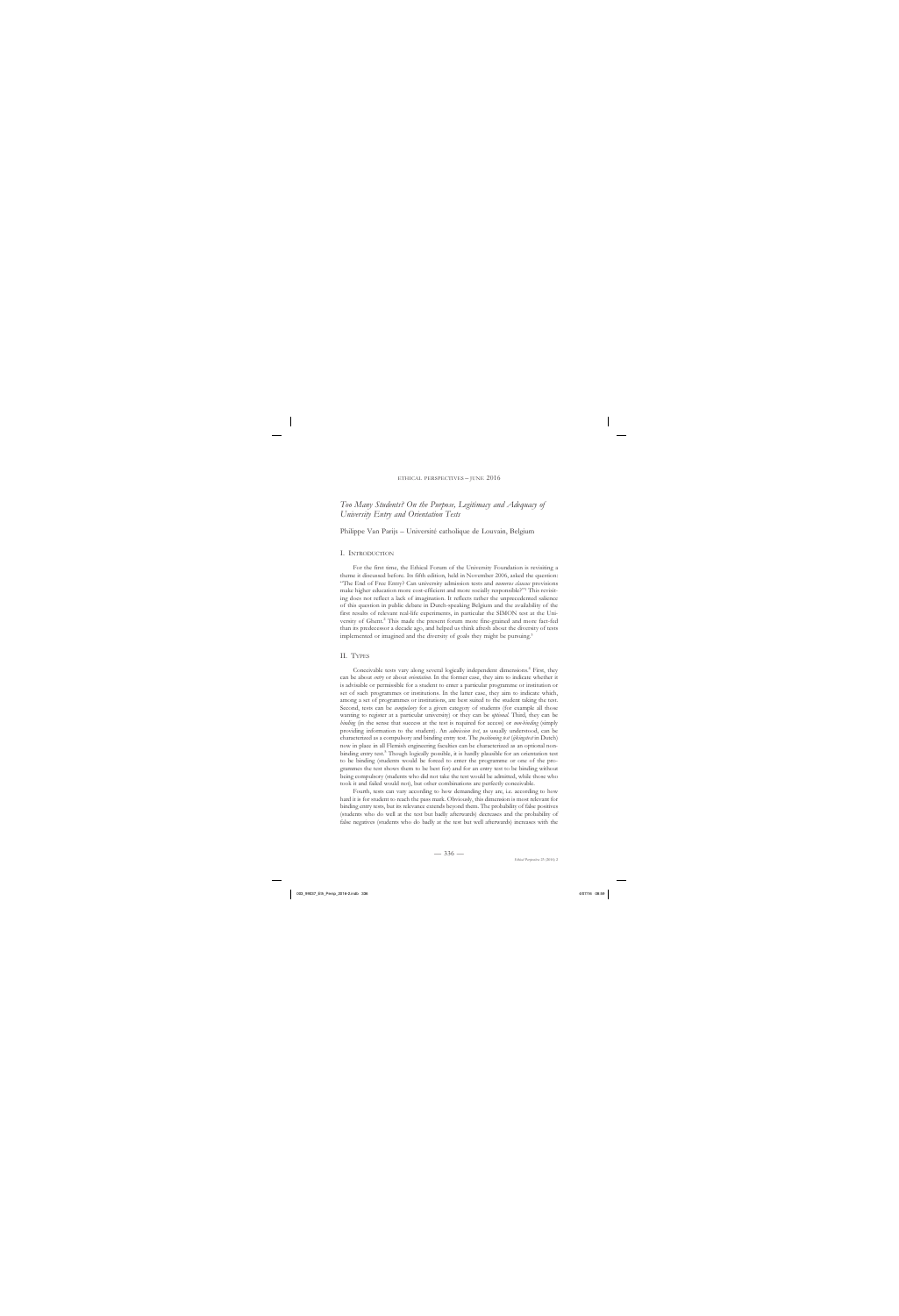demandingness of the test. Demanding tests aim primarily at identifying (and picking) those quasi certain to succeed later on. Undemanding tests aim primarily at identifying (and excluding) those quasi doomed to fail later on.

Fifth, tests can try to detect the students' capacities and/or their interests. If the focus is their capacities, these can be either raw capacities, 'talents', hardly affected by the quality of schooling, or they can be competences that can be acquired only at (good) schools. The more it is the former that are captured, the more the test can hope to neutralize the impact of socio-economic background. The more it is the latter that are captured, the more the test can hope to determine how well the students are prepared for higher education. If it is rather – or also – the students' interests that are being tracked, these could relate to the content of the studies or to the sort of jobs they lead to. The more it is the former, the better a predictor it is of academic success. The more it is the latter, the better the advice it gives for a fulfilling professional life.

Sixth, there is the timing of the test. The SIMON test is currently organized by the University of Ghent at the end of September. It has to wait until students have registered at the university. It would undoubtedly be better if the test could be organized in June, so that prospective students could ponder the various options open to them in the light of the results. But this would only be possible if the test were organized at community level rather than by each university separately.6 More radically, Jonathan Hooft (from the student organization VVS) proposed that such a test should be organized at earlier stages of secondary education, so that pupils could gradually find out more both about their own preferences and capacities and about the studies that best match these. Moreover,  $21<sup>st</sup>$  century higher education must strop focusing so exclusively on a learning block at the start of adult life. It must increasingly become lifelong learning. Why not set up a well designed online orientation test that could be taken free of charge by anyone interested in further studies from age 15 to 95?

This is realistic only if the test is of the multiple-choice variety, and hence machinecorrected. Which leads to the seventh and final dimension along which tests could conceivably vary. Obviously, a multiple-choice test does not track the sort of skills that are needed in order to write a well argued essay, or a master thesis. It tracks even less the verbal skills required to make good oral presentations. Designing tests that could track these better is not difficult – think of the interviews of the candidates short-listed by Oxford colleges. But any such test would unavoidably be far more expensive, in terms of examiners' time, than the current multiple-choice tests. The designing of a good multiple-choice test is no simple matter, but – especially if it can be implemented on a large scale – its cost is necessarily very modest compared to written or oral tests that would require individual evaluation by human beings.

# III. Goals

What kind of test should be used depends on the goals that are being pursued. The most obvious one is to spare a number of students one or more demoralizing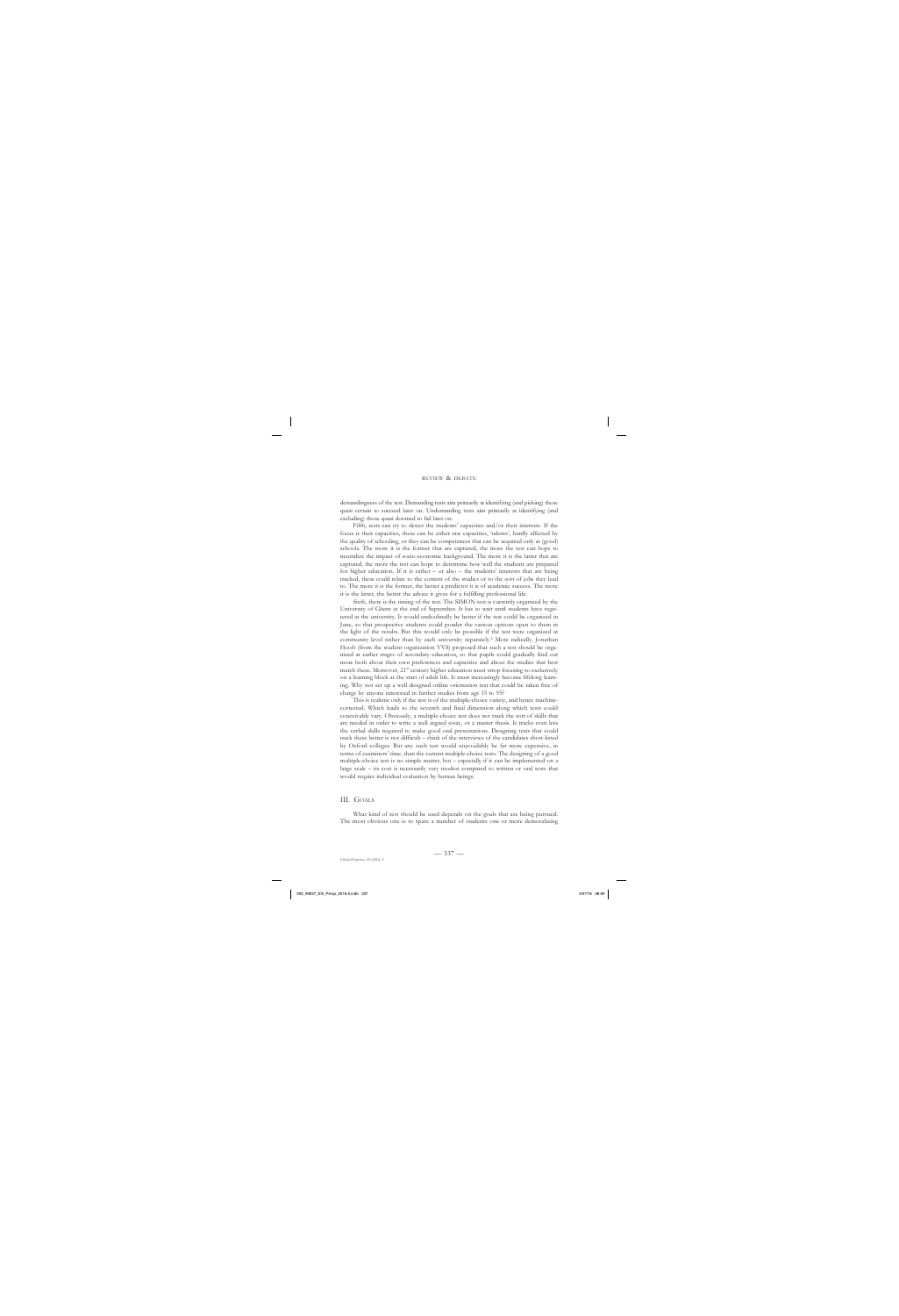#### ethical perspectives – june 2016

and costly years spent doing things they do not like and/or they are not good at. This goal is not controversial, nor is, therefore, a test suitably designed to achieve it. Such a test can be made compulsory, but the students insisted that it should not be binding: it may have been taken on a bad day, say on a day one did not feel well or could not concentrate because of emotional issues. If the test is not binding, this can be borne in mind when students and their advisers interpret the test and draw their conclusions.

A second objective is to make our educational practice more efficient. One direct way in which tests should help is by getting students more quickly into programmes that are right for them, in terms of both motivation and capacities. Other things being equal, we teachers shall be able to do a better job if our classes are smaller as a result of a reduction in students having to repeat a year, and if they contain more students who are studying what they like best and are best at.

There is, however, a second way in which tests could make our education practice more efficient. This effect can be expected especially, perhaps even exclusively, from tests that are binding and that track capacities that can be acquired only through (good) schooling, rather than innate talents or interests. As outlined by Dirk Van Damme, it operates through the incentives given to both individuals and institutions. If doing well at the test is important, pupils will study harder, and secondary schools will have more motivated pupils. If, moreover, average results at these tests are made public, schools will have a stronger incentive to better prepare their pupils.

In a country that has no centralized final examination scheme for secondary education, this may provide a useful way of revealing the extent and shape of inter-school inequalities in the competences acquired by their pupils, and thereby of pushing and guiding schools towards doing better. Of course, a test usable in this way may meet the same resistance as a centralized examination: the concern of the (Belgian) Catholic network for its autonomy and the distrust of teachers unions were mentioned as major obstacles, with different weights in the north and the south of the country. Moreover, experience in other countries justifies the fear that results will be taken as direct indicators of the quality of a school's job (irrespective of the characteristics of its recruitment) and the associated fear that schools will try to improve their scores by getting rid more easily of the less promising pupils. This fear need not be a decisive obstacle to the introduction of a centralized examination or test, but accompanying measures would need to be taken in order to assuage it.

A third possible goal, suggested by the title of the Forum, is the regulation of the total number of students and graduates. Note that tests need not have the effect of reducing numbers. If well designed, orientation tests may well have the effect of increasing the number of students who complete a programme successfully. And even a compulsory and binding entry test to some programme may have the effect of boosting the number of students who dare to start it because of the confidence derived from success at a test believed to be a good predictor of success. Especially if it is binding or strongly dissuasive, however, an entry test will often have as its goal and effect to decrease the number of students registering for the programme.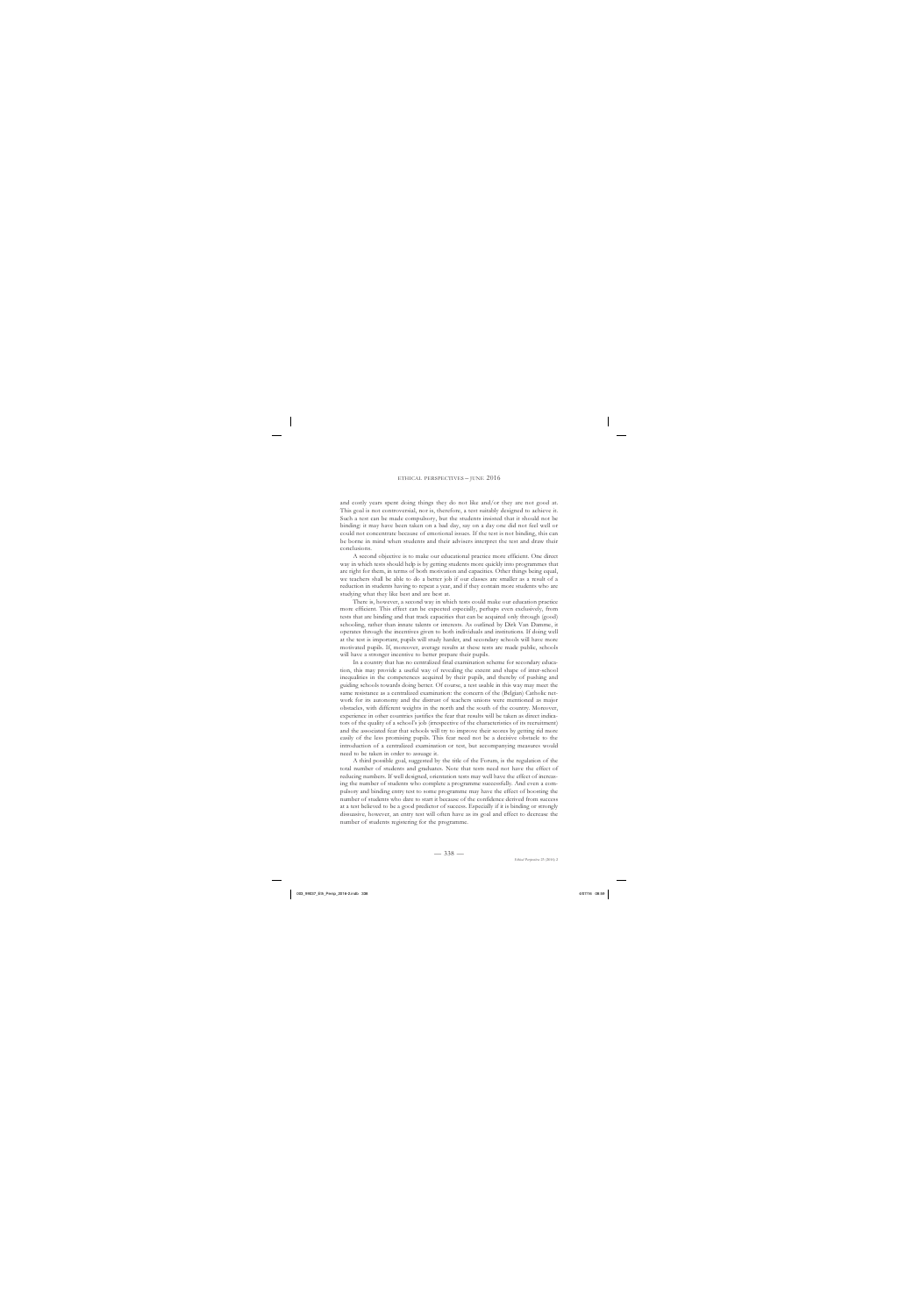#### review & debate

There may sometimes be a specific local justification for such a goal. For example, some programmes, like veterinary medicine or physiotherapy, are drowning under applicants from neighbouring countries that have themselves a binding entry test or a *numerus clausus*. Given the legal impossibility of discriminating against EU citizens may leave no option but to introduce an entry test if the cost to the Belgian taxpayer is to be kept under control (assuming that most of these foreign students return to their home countries after graduation). Similarly, whether founded or not, the concern that in the medical domain supply creates demand has justified the imposition of a *numerus clausus* for medical doctors.7

The question whether we should reduce the number of students and graduates overall is more contentious. Dirk Van Damme and Jean-Paul Lambert believe that there is no reason for doing so. One argument they used, on the basis of different data sets relying on different criteria of what counts as relevant higher education, is that graduation rates place Belgium in the middle (Van Damme) or at the bottom (Lambert) among OECD countries.8 This is not a decisive argument, as a statistical average is not a normative ideal. Dirk Van Damme added a comparative survey suggesting that the proportion of workers overqualified for their job is around 16% in Flanders, i.e. lower than in practically all other countries for which comparable data are available.<sup>9</sup> Since the smooth working of a sophisticated labour market can be expected to require some degree of 'frictional' over-qualification, there seems to be little ground for believing that there are too many students, that there is overconsumption of higher education, overproduction of graduates.

One consideration that may shake our confidence in this claim is the fact, repeatedly documented, that in Belgium ethnic origin is a more powerful predictor of unemployment among higher education graduates than among people with lower qualifications.10 If this is the case, it is plausible to conjecture that graduates with a non-EU background, and more generally graduates with a less favourable socioeconomic background, will also be overrepresented among those in jobs for which they are overqualified. In stylized fashion, what this suggests is that producing more graduates than the market can absorb has the effect of shifting the socialorigin-based inequality of opportunities from educational achievement to job fetching. There is no need to assume any deliberate discrimination for this to happen: those with a more favourable socio-economic background can simply count on more accurate information, on a more valuable network and on the occasional gentle *nudge* to get the internship or job offer that will prove crucial to their professional success.

Is this not too short-termist a reasoning? Is the demand for university graduates not going to increase to such an extent that all those we produce will be absorbed by a labour market that needs the skills their studies equip them with. In the United States, according to the National Center for Educational Statistics, the percentage of people aged 25 to 29 with a bachelor's degree or more went up from 22.5 to 34% between 1980 and 2014.<sup>11</sup> But according to a report for the Bureau of Labor Statistics, the percentage of job openings requiring a bachelor's degree or more was 20.0% in 2010, and is expected to increase to 20.5% by 2020.12 This does not exactly get rid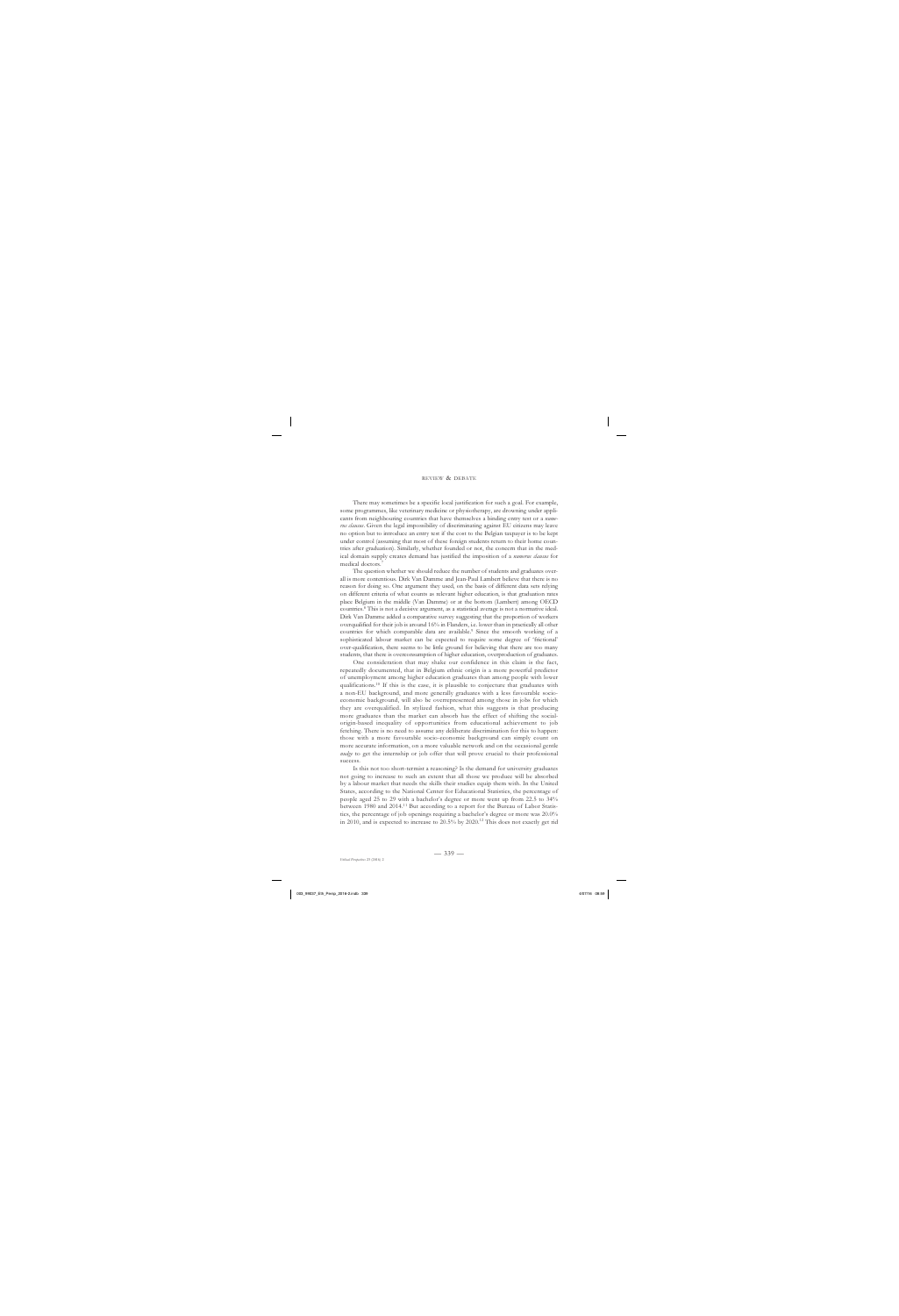of the possibility that we may be overproducing graduates and that those left without the jobs they studied for will be overrepresented among those with less advantaged backgrounds. Several empirical assumptions need to hold for this possibility to materialize. They certainly need to be checked and qualified. Yet they may capture enough truth to justify the following warning: a broader access to higher education offers no guarantee of greater social equality in professional opportunities. It may simply postpone the point at which social background produces its causal impact.

### IV. Two Big Issues

How well a particular type of test achieves any of the goals listed above depends on many circumstances. These need to be investigated empirically on a case-by-case basis. It would therefore be presumptuous to offer a sweeping conclusion. Instead, I want to broach very briefly two major issues unavoidably raised when discussing entry and orientation tests.

The first, discussed with some passion at the Forum and afterwards, is whether such tests should ideally aim to yield results that show no correlation with socioeconomic background. William Guillet (from the student association FEF) showed impressive figures that provide substantial food for thought. In Belgium's Frenchspeaking community, engineering faculties are the only ones that impose an admission exam. It turns out that engineering students have a somewhat higher success rate at the end of the first year (46.5 instead of 40%) but that they are on average from a significantly more advantaged background: 63.8% have at least one parent with a university degree (compared to an average of 43.9%) and 19% are entitled to a student grant from the community (compared to an average of 25%).<sup>13</sup> Now, the causal ascription of such differences to the test needs to be made with some caution. These data do not say anything about whether the correlation between admission and success in engineering faculties on the one hand and socio-economic background (parents' education, entitlement to grant) on the other would have been lower – or higher – in the absence of the test. And it is this difference in correlations, not the sheer existence of a correlation, that needs establishing for the causal claim to be substantiated. The question I want to raise is deeper, however: in an ideal world – in which, in particular, inequality between the pupils' schools would not replicate inequality in their parents' wealth – should we hope for a complete neutralization of the impact of socio-economic status on the results of entry and orientation tests, whether in engineering or in any other subject?

Wouter Duyck reported with some satisfaction that so far the SIMON test he helped develop at the University of Ghent yielded success rates at the test that are only slightly sensitive to socio-economic background. As he acknowledged, however, this relative insensitivity is no doubt largely due to sample bias: those taking the tests are students registered at the University of Ghent, not a representative sample of 18-yearolds from East Flanders (where Ghent is located). Because those with low SES scores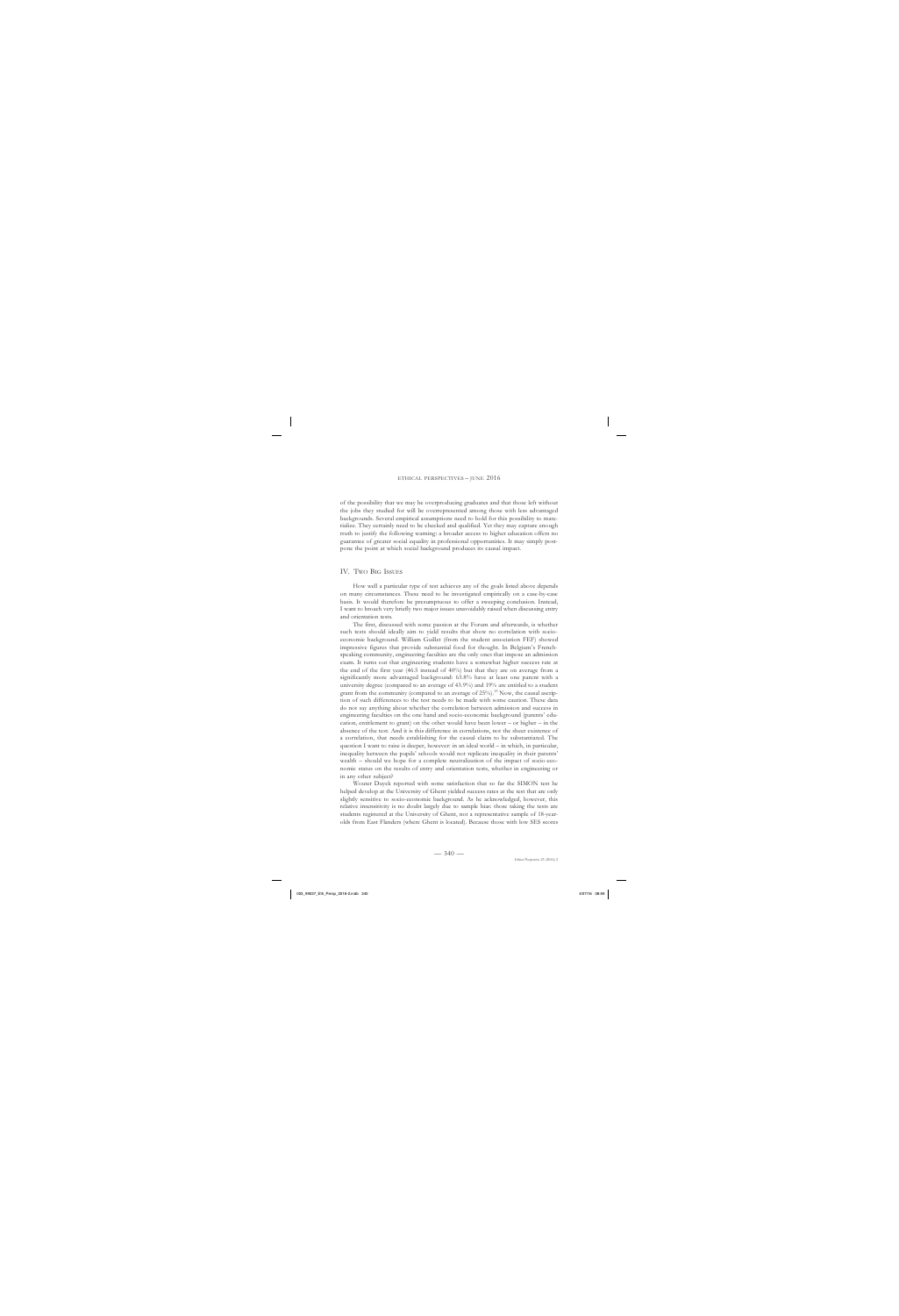#### review & debate

who take the risk of going to university are most likely to display other (unmeasured) favourable characteristics, the SIMON test can hope to combine high 'social neutrality' and high predictive power. However, Wouter Duyck also added that he would not be particularly disturbed if his data did show correlations between performance at the SIMON test and socio-economic status.

This should be obvious if the sample subjected to the test were drawn from the whole adult population. In a society in which educational achievement is meant to prompt material rewards (themselves reflected in higher SES scores), performance at a test that aims to be a good predictor of educational success must be expected to correlate strongly with the SES score of the subjects themselves later in their lives. The next step is trickier. Should we also be pleased when observing a correlation between performance at the test and the SES scores of the subjects' parents, typically their mother's educational level? Wouter Duyck argues that we should, on the ground that intelligence is, to a significant extent, genetically determined. In an ideal world, therefore, when whatever is objectionable about the impact of material condition on educational success has been neutralized, one should still expect performance at SIMON-type tests to be correlated with the parents' SES scores, at least when entire cohorts are considered (not only university applicants) and especially when their education level is taken as the relevant index; less strongly correlated than in the real world, no doubt, but still significantly. Unsurprisingly, this conclusion did not meet with unanimous agreement. Behind possible factual disagreements about the measurement and inheritability of IQ lurks a fundamental ethical question: is a null correlation between social background and academic success a necessary condition and is it a sufficient condition for social justice in higher education? My own answer is: neither.

The second big issue was raised by Jeroen Huisman when he emphasized that higher education is not only meant to prepare people for jobs, but also to provide 'the university experience'. Along the same lines, both student representatives mentioned the critical mind, the spirit of questioning as inherent in the student condition. I have great sympathy for this view. I just gave an address at a graduation ceremony at the Université St Louis. Although I took the greatest interest in my own studies there – so much so that I ended up with a degree from each of its three Faculties – I confessed to the new graduates that the most memorable element of my St Louis experience was when I ended up in a police cell as a result of organizing an unauthorized demonstration. Providing a university experience of some sort, and one that is closer to unauthorized demonstrations than to binge drinking, is and must remain an important role of higher education.

To help it play this role, I doubt that entry and orientation tests can be of much use. If properly designed, however, they can definitely be of great use to help some students waste less time. They can probably also help make our education system more efficient and help regulate upward or downward the number of students and graduates so as to better match the demands of the labour market. But the university's function is also to help produce the critical and imaginative minds our democracies need. This does not justify funding unlimited years of self-indulgence for spoilt youth disproportionally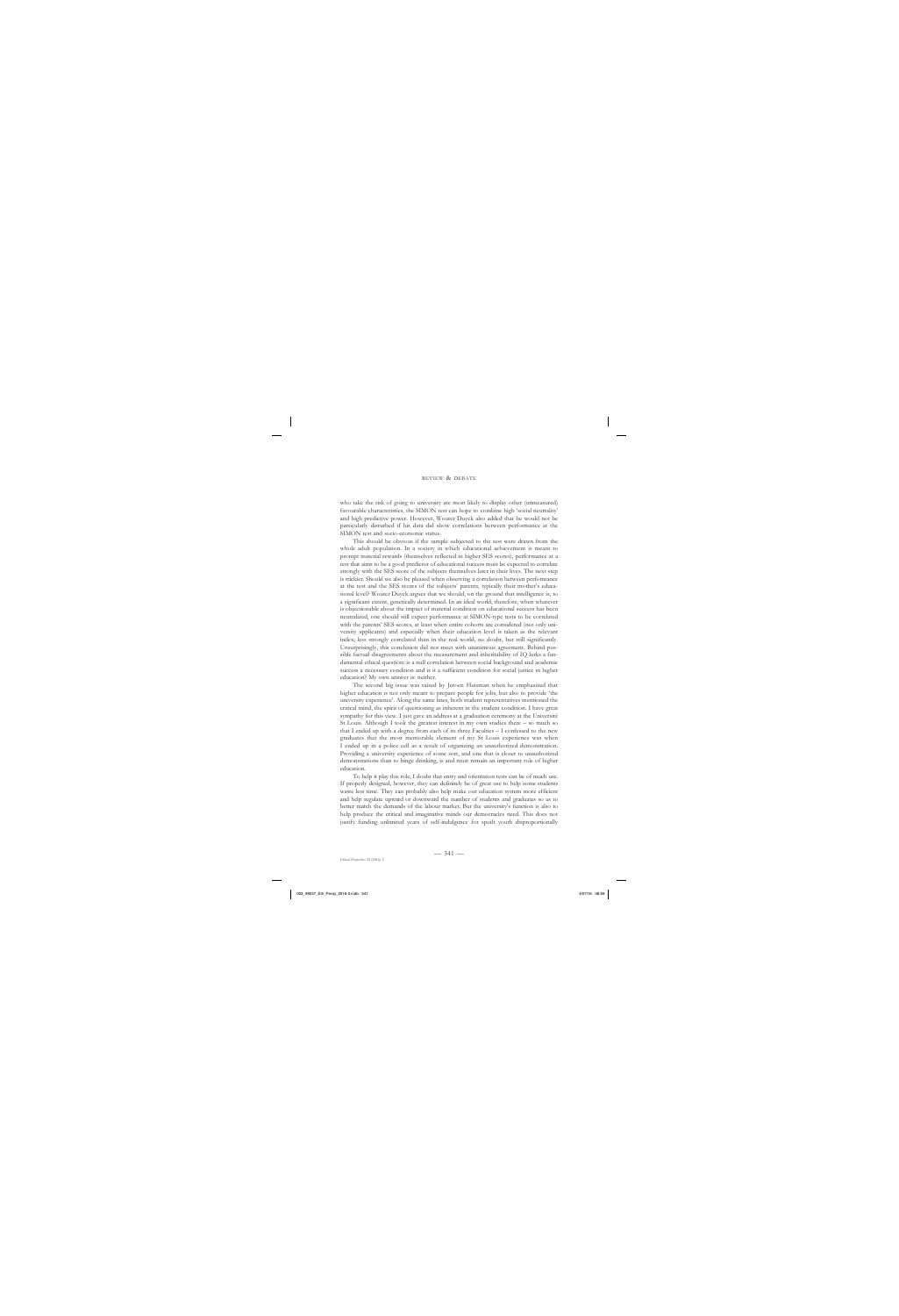stemming from well-off families. But it does justify a fair level of slack. The best university system, all things considered, will not be one with a perfectly tuned sorting gate at the entrance, one that allocates each student to the single track that fits best his or her talents and tastes consistent with the economy's needs, one that processes as fast and efficiently as possible the inputs it collects from secondary schools into competent and docile factors of sophisticated production. The best university system will need to preserve space for the university experience. And this arguably requires that one should allow many students to follow many tracks that the best orientation tests of the world would have advised them not to follow.

## **NOTES**

1. See www.universitairestichting.be/en/content/fifth-forum, and the published synthesis : Philippe Van Parijs, "The End of Free Entry? Some Synthetic Considerations and Personal Reflections," *Ethical Perspectives* (14/2, 2007: 193-203).

2. SIMON (*Studievaardigheden en interessenmonitor*, www.simon.ugent.be/project) was launched at the University of Ghent in 2011-12. It now has a data base with 4,500 student profiles. From 2015-16, it is also being used at the VUB and some *hogescholen* (university colleges). LUCI (*Leuvens Universitair Competentie-Instrument*, www.kuleuven.be/luci) was developed more recently at the KU Leuven and made available in March 2015 to all its students.

3. I am very grateful to Jacques Willems, Eric De Keuleneer, Hilde Garmyn and the staff of the University Foundation, who hosted the event with their usual kindness and efficiency, to Patrick Loobuyck (UA), who master-minded the preparation of the event, chaired it and introduced it, and to all speakers – Wouter Duyck (UGent), Jeroen Huisman (UGent) and Dirk Van Damme (OECD); William Guillet (FEF), Jonathan Hooft (VVS), Jean-Paul Lambert (USt Louis), and Joos Vandewalle (KU Leuven) – for many fruitful insights. In addition, I am most grateful to Wouter Duyck, Jean-Paul Lambert and Joos Vandewalle for extensive subsequent feedback on a first draft of this personal synthesis, and to an anonymous referee for many insightful remarks and useful suggestions. I tried to accommodate these as much as is appropriate for a piece that does not aim to provide a novel contribution to the specialized literature, but only to share some of what could be learned from a particularly fruitful interdisciplinary exchange.

4. My purpose is here to explore the space of logical possibilities by way of concrete background for the subsequent discussion of goals. A recent overview of the schemes actually in place in the European Union is provided in *Higher Education, Entrance Qualifications and Exams in Europe: A Comparison*, European Parliament: Directorate-General for Internal Policies, 2014.

5. This test qualifies as an admission test rather than an orientation test because it is targeted at students choosing a particular programme. It was introduced in 2013 in the Dutch-speaking community, ten years after the abolition of the binding engineering admission test that dated back to the 19th century. It consists of 30 multiple-choice questions to be answered in four hours without a calculator (see www.ijkingstoets.be). According to Joos Vandewalle, its predictive value for study success turns out to be very good, with a rate of participation of up to 85%.

 $-342-$